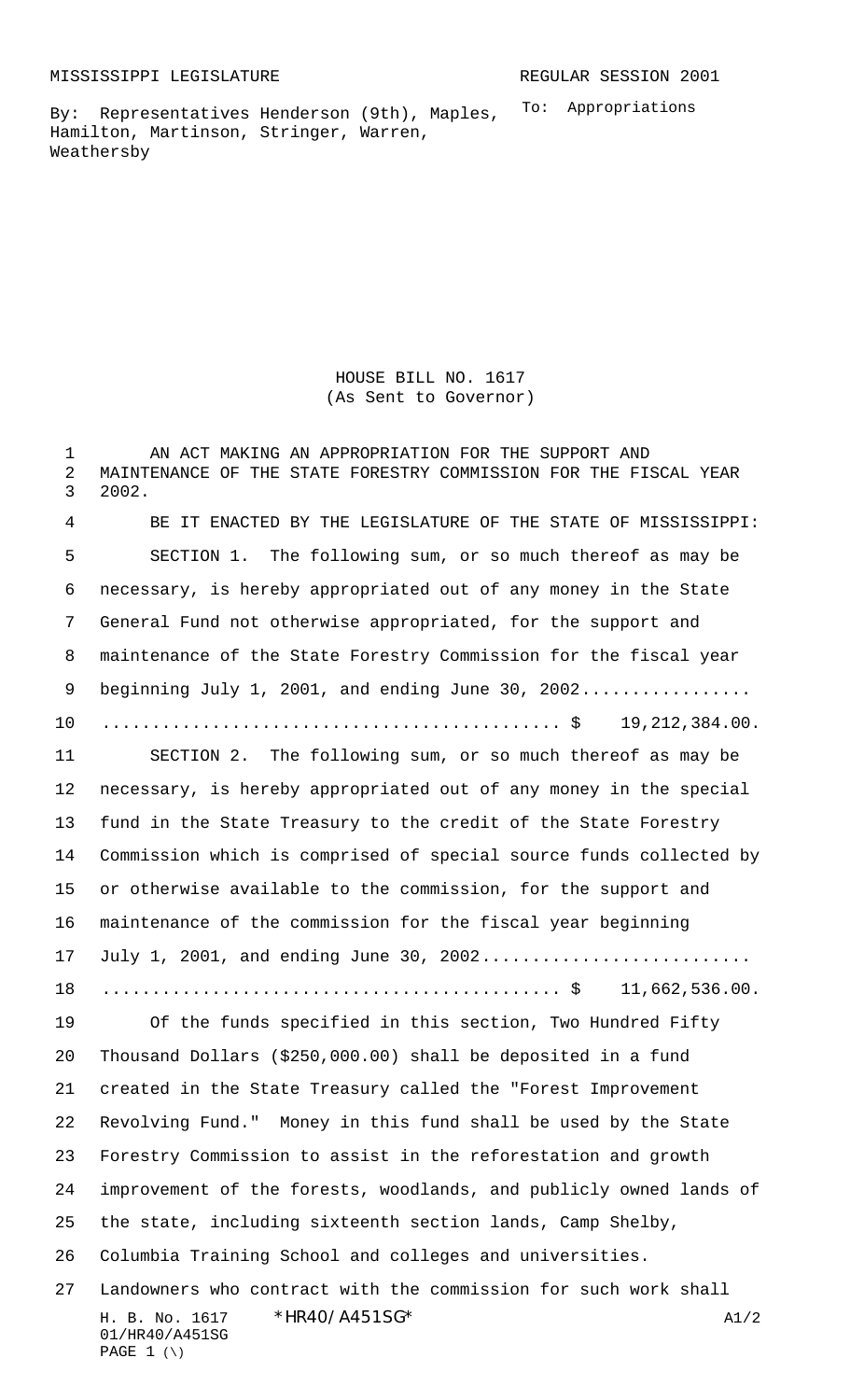H. B. No. 1617 \* HR40/A451SG\* 01/HR40/A451SG PAGE  $2 (\setminus)$  Money received for this work by the commission shall be paid into the State Treasury, and the State Treasurer shall deposit such money in the "Forest Improvement Revolving Fund." SECTION 3. Of the funds appropriated under the provisions of Sections 1 and 2, not more than the amounts set forth below shall be expended for the respective major objects or purposes of expenditure: 36 MAJOR OBJECTS OF EXPENDITURE: Personal Services: Salaries, Wages and Fringe Benefits.. \$ 21,623,544.00 Travel and Subsistence................ 60,000.00 Contractual Services....................... 2,242,495.00 Commodities................................ 2,248,881.00 Capital Outlay: Other Than Equipment.................. 0.00 Equipment............................. 1,200,000.00 Subsidies, Loans and Grants................ 3,500,000.00 Total................................ \$ 30,874,920.00 47 FUNDING: General Funds............................. \$ 19,212,384.00 Special Funds.............................. 11,662,536.00 Total................................ \$ 30,874,920.00 51 AUTHORIZED POSITIONS: Permanent: Full Time............ 653 Part Time............ 58 Time-Limited: Full Time............ 0 Part Time............ 0 With the funds herein appropriated, it is the intention of the Legislature that it shall be the agency's responsibility to make certain that funds required to be appropriated for "Personal Services" for Fiscal Year 2003 do not exceed Fiscal Year 2002 funds appropriated for that purpose, unless programs or positions

pay to the commission its actual cost for conducting such work.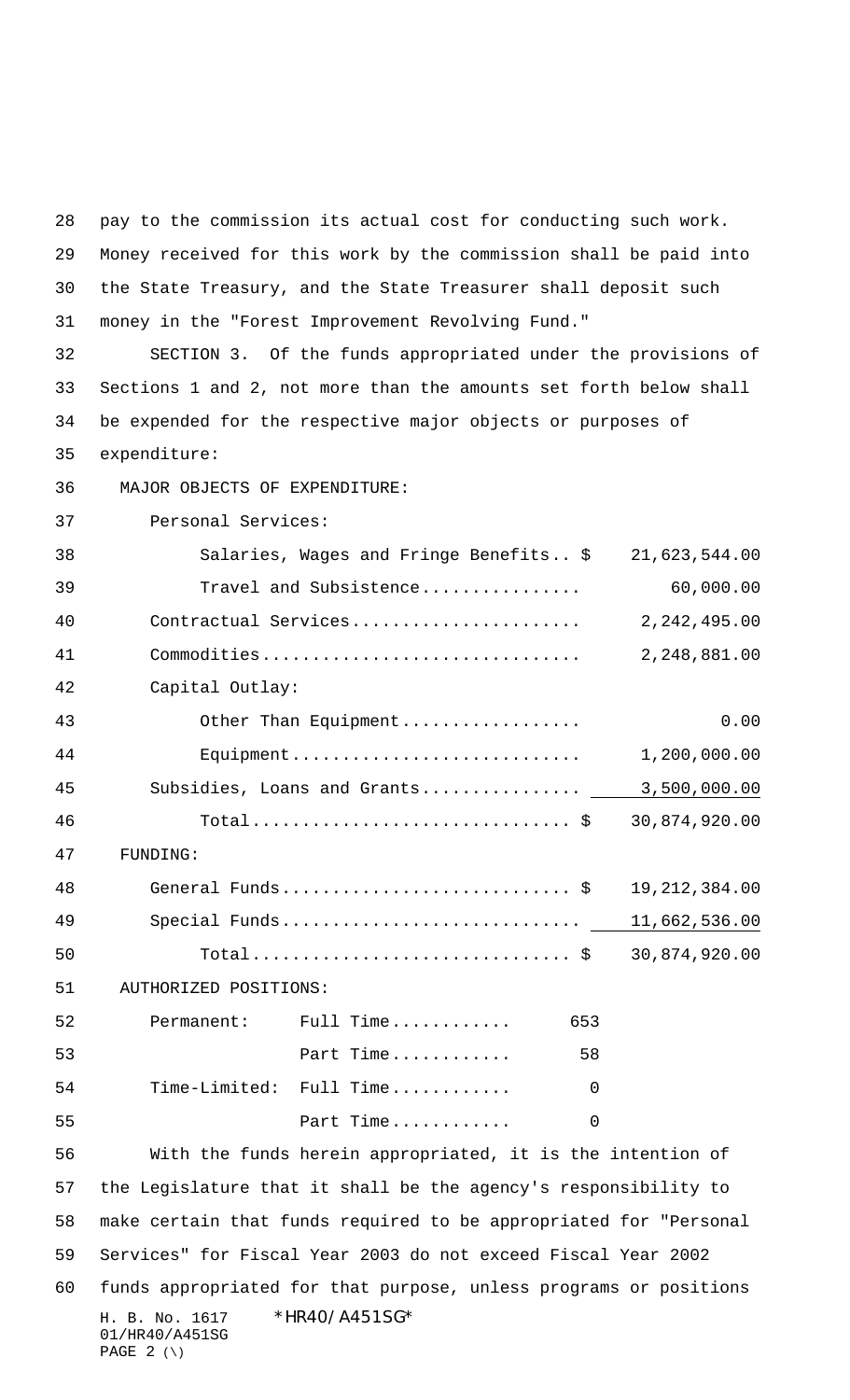are added to the agency's Fiscal Year 2003 budget by the Mississippi Legislature. Based on data provided by the Legislative Budget Office, the State Personnel Board shall determine and publish the projected annual cost to fully fund all appropriated positions in compliance with the provisions of this act. It shall be the responsibility of the agency head to insure that no single personnel action increases this projected annual cost and/or the Fiscal Year 2002 appropriation for "Personal Services" when annualized. If, at the end of any calendar month, the State Personnel Board determines that the agency has taken action(s) which would cause the agency to exceed this projected annual cost or the Fiscal Year 2002 "Personal Services" appropriated level, when annualized, then only those actions which reduce the projected annual cost and/or the appropriation requirement will be processed by the State Personnel Board until such time as the requirements of this provision are met. Any transfers or escalations shall be made in accordance with the terms, conditions and procedures established by law. No general funds authorized to be expended herein shall be used to replace federal funds and/or other special funds which are being used for salaries authorized under the provisions of this act and which are withdrawn and no longer available. SECTION 4. It is the intention of the Legislature that the State Forestry Commission be allowed to escalate its budget in the Capital Outlay: Equipment major object of expenditure, with funds generated from the Forest Acreage Tax, and with funds generated from the sale of old equipment and lease of tower sites an amount not to exceed Seven Hundred Fifty Thousand Dollars (\$750,000.00). It is further the intention of the Legislature that the State Forestry Commission be allowed to escalate its budget in the Subsidies, Loans and Grants major object of expenditure, with

funds generated from the Severance Tax to fund the Forest Resource

H. B. No. 1617 \* HR40/A451SG\* 01/HR40/A451SG PAGE (\) Development Program in an amount not to exceed Five Hundred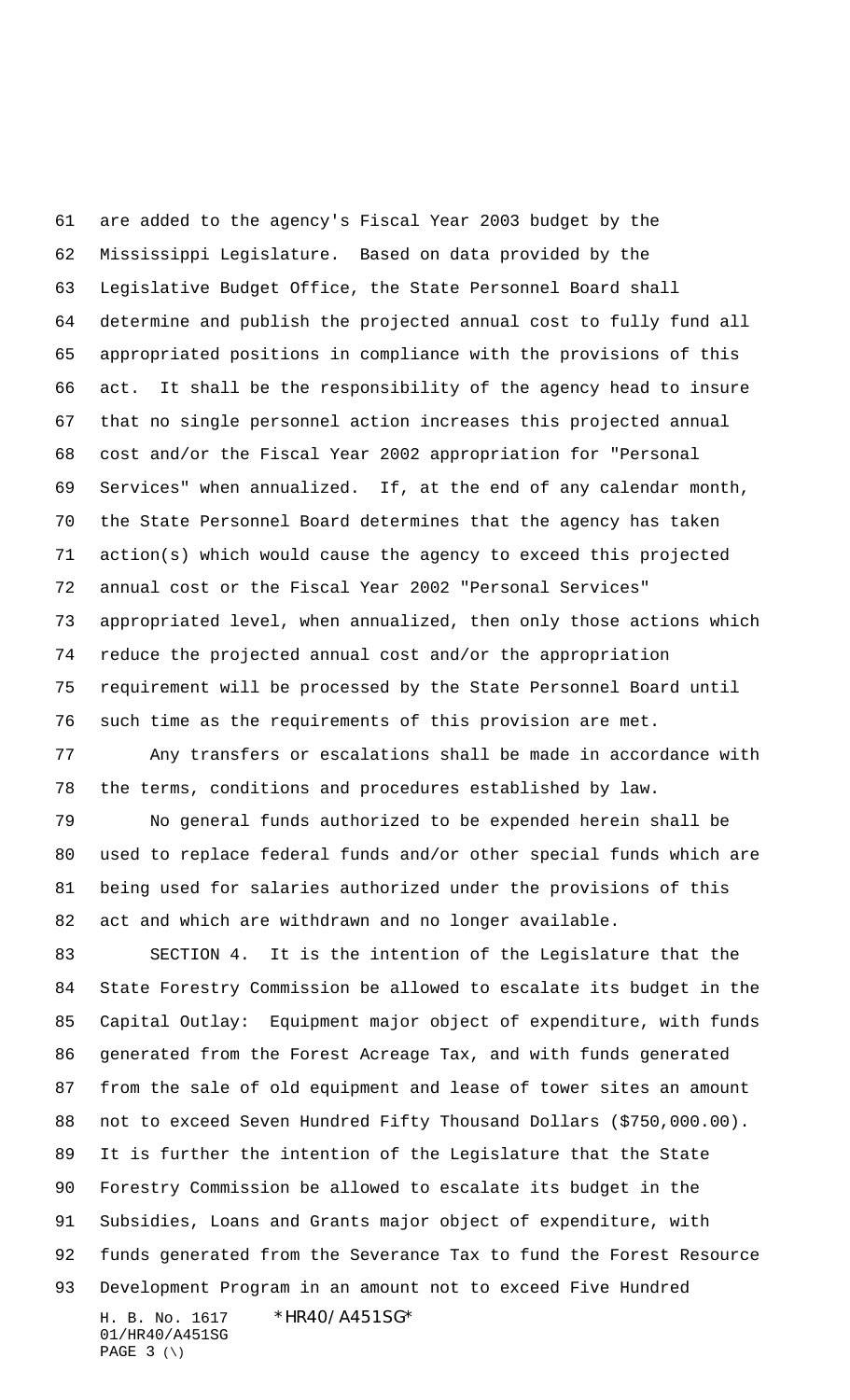Thousand Dollars (\$500,000.00). The receipt of these funds is hereby authorized and approved, provided such receipts and expenditures are reported and otherwise accounted for in accordance with Section 27-103-101 et seq. and Section 27-104-1 et seq., Mississippi Code of 1972.

 SECTION 5. In compliance with the "Mississippi Performance Budget and Strategic Planning Act of 1994," it is the intent of the Legislature that the funds provided herein shall be utilized in the most efficient and effective manner possible to achieve the intended mission of this agency. Based on the funding authorized, this agency shall make every effort to attain the targeted performance measures provided below:

 FY02 107 Performance Measures Target Fire Control 109 Number of Fires per Year (Events) 4,585 Average Size of Fire (Acres) 11.95 Private Lands Management Land Reforested (Acres) 175,000 Landowners Assisted (Persons) 25,000 Public Lands Management Value of Timber Sold (Dollars) 15,000,000 Insect & Disease Control Acres Surveyed (Millions) 18,600,000 Forest Resource Development Acres Regenerated (Acres) 75,000 Federal Excess Property Number of Vehicles Acquired (Vehicles) 95 Regeneration Genetically Improved Seedlings (In Millions) 50,000,000 A reporting of the degree to which the performance targets set above have been or are being achieved shall be provided in the

H. B. No. 1617 \*HR40/A451SG\* 01/HR40/A451SG PAGE  $4 (\setminus)$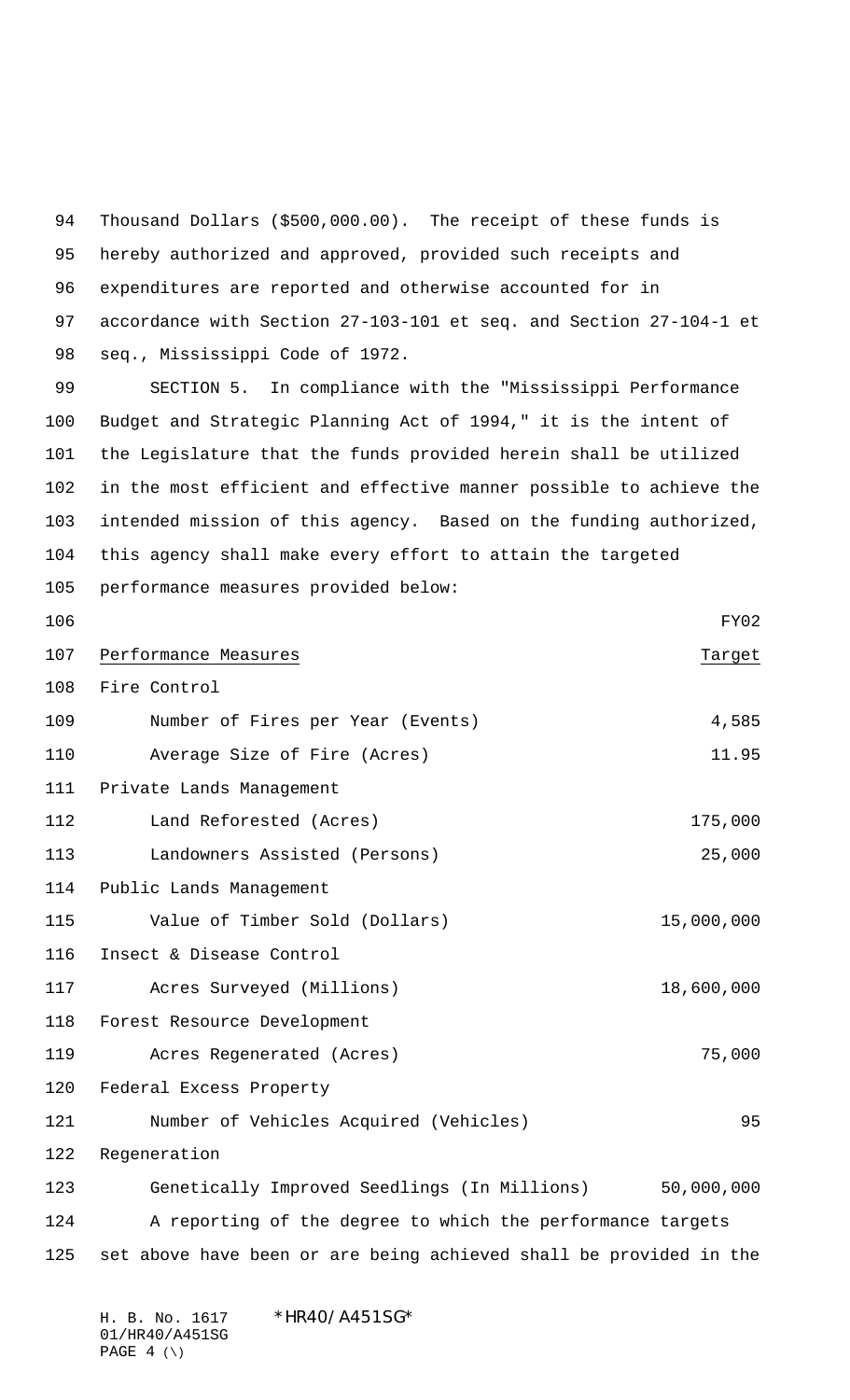agency's budget request submitted to the Joint Legislative Budget Committee for Fiscal Year 2003.

 SECTION 6. It is the intention of the Legislature that the State Forestry Commission be allowed to escalate part-time positions up to one hundred (100) and expend funds not to exceed Five Hundred Thousand Dollars (\$500,000.00) from any source of funds that become available to the commission. This escalation shall be in accordance with rules and regulations of the Department of Finance and Administration in a manner consistent with the escalation of federal funds. These positions may be used to protect life and property during extended periods of extreme wildfire occurrences of a minimum of fifty (50) fires per day. The escalation of positions and the expenditure of these funds shall be at the discretion of the State Forester, with written notification to the State Personnel Board and the State Fiscal Officer.

 SECTION 7. The Forestry Commission has the authority to purchase from the "General Services Administration" Fire Fighter Catalog.

 SECTION 8. There is hereby created in the State Treasury a fund designated as the Volunteer Fire Department Equipment Conversion Revolving Fund to be used by the State Forestry Commission to assist in the conversion of vehicles acquired by the State Forestry Commission through the Federal Excess Personal Property Program or by Volunteer Fire Departments through other means to adapt them for use in the suppression of wildland fires. This assistance shall be in the form of fabrication of water tanks or other accessories necessary for the operation of fire suppression units, installation of piping and valves, painting or other similar or associated component work necessary to place fire suppression equipment into service. It is not for general vehicle maintenance or repair.

H. B. No. 1617 \* HR40/A451SG\* 01/HR40/A451SG PAGE (\)